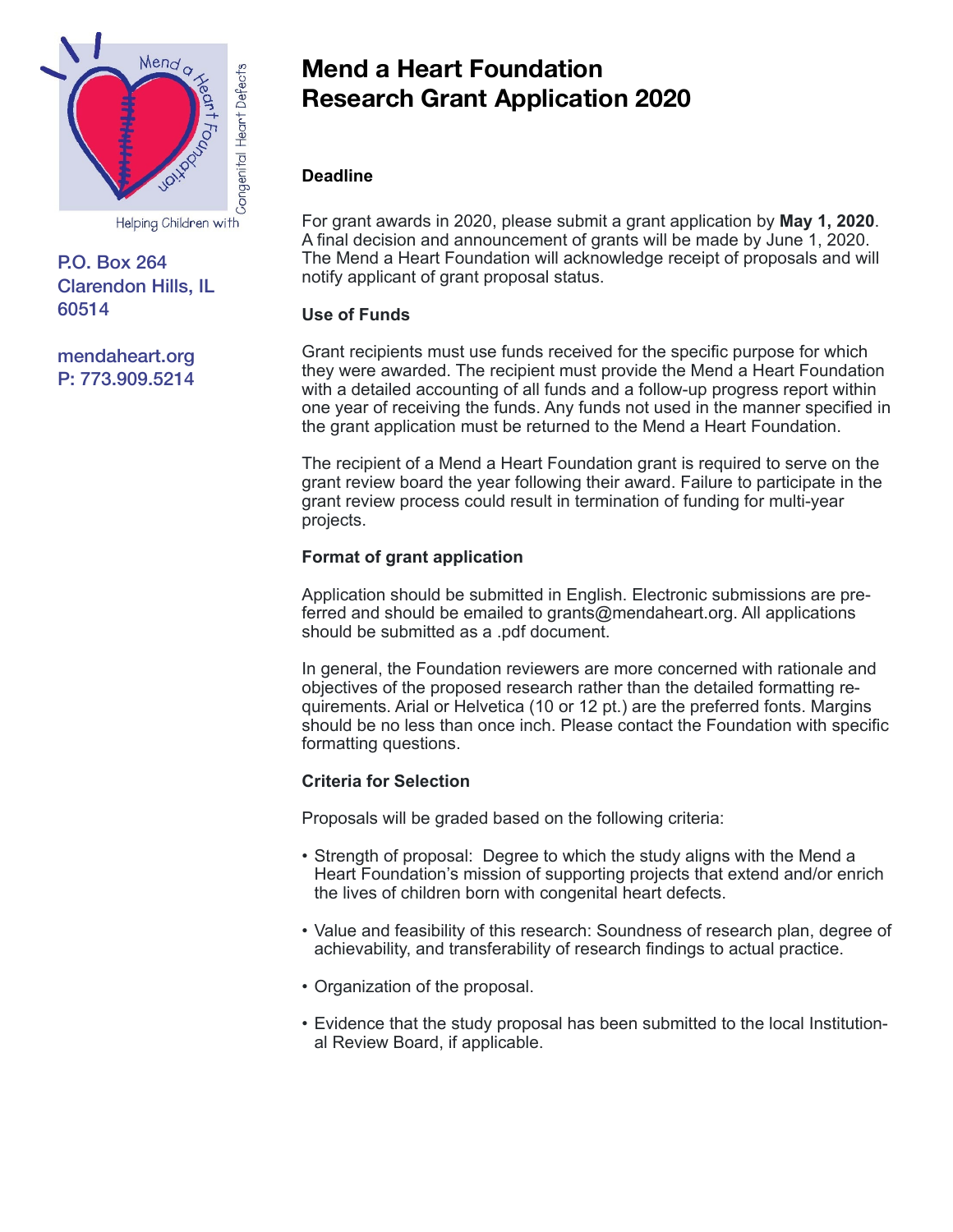

## **Title of the project**

Include both the title of the project and the name of the principal investigator (PI).

## **Dates of the proposed project**

Include the proposed start and finish date for the project. (Please note: Grant awardees will be notified by June 1, 2020. *Grant awards will be distributed by July 1, 2020.)* 

## **Amount of funding requested**

Include the funding requested for the first year of the project and the total funding required to complete the project. If funding requested will only support partial completion of the project, evidence of additional, secured funding to complete the project must be provided.

## **Lay Summary**

Provide a succinct description of the proposed project, including a problem statement, objectives, and research methods to be used. Identify how this research is in alignment with the Mend a Heart Foundation's mission of extending and enriching the lives of children born with congenital heart defects. Be sure to use non-technical language (i.e., language easily understood by a nonscientific lay person) and limit to one page.

#### **Specific aim (What do you intend to do?)**

State the overall objectives or goals of the research. Include specific aims, research questions and/or hypotheses addressed within the proposal.

#### **Background/significance (What led to the development of this research and why is it important?)**

Describe the preliminary work done that led to the proposed research. Review the current status of research in the field related to the problem under investigation. Identify what is known and not known on the topic and how your study will fill in the knowledge gaps. Describe the potential significance of the proposed study and how it may advance heart research.

## **Research plan (How are you going to do the study?)**

Please limit the research plan to 5 single space pages. The research plan should address the following points:

- Background and need: Justification for the proposed study and a summary of previous literature relevant to this topic.
- Research design and procedures used to obtain the study sample.
- Characteristics of the subjects to be used in the study (ages, sex, etc.).
- Tools/instruments to be used in data collection (provide a copy, if available, in the appendix).